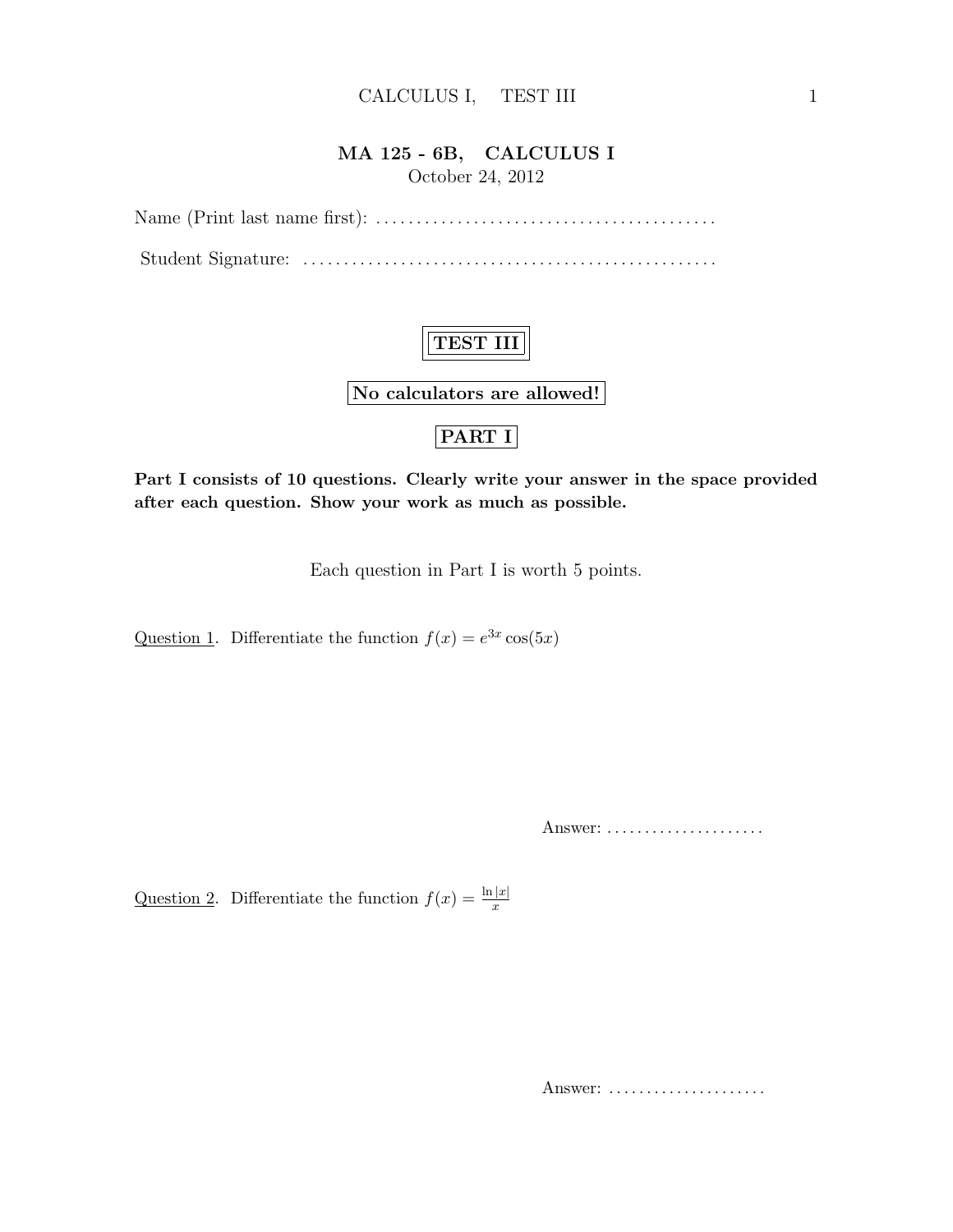Question 3 Differentiate the function  $f(x) = x^2 \tan^{-1}(x)$ 

Answer: ..................

Question 4 Differentiate the function  $f(x) = \ln(\sin(x^2))$ 

Answer: ..................

Question 5 Find the limit

 $\lim_{x \to \infty} \tan^{-1}(x^2)$ 

Answer: ......................

Question 6 Find a formula for the inverse of the function  $y = \ln(x - 5)$ 

Answer: ......................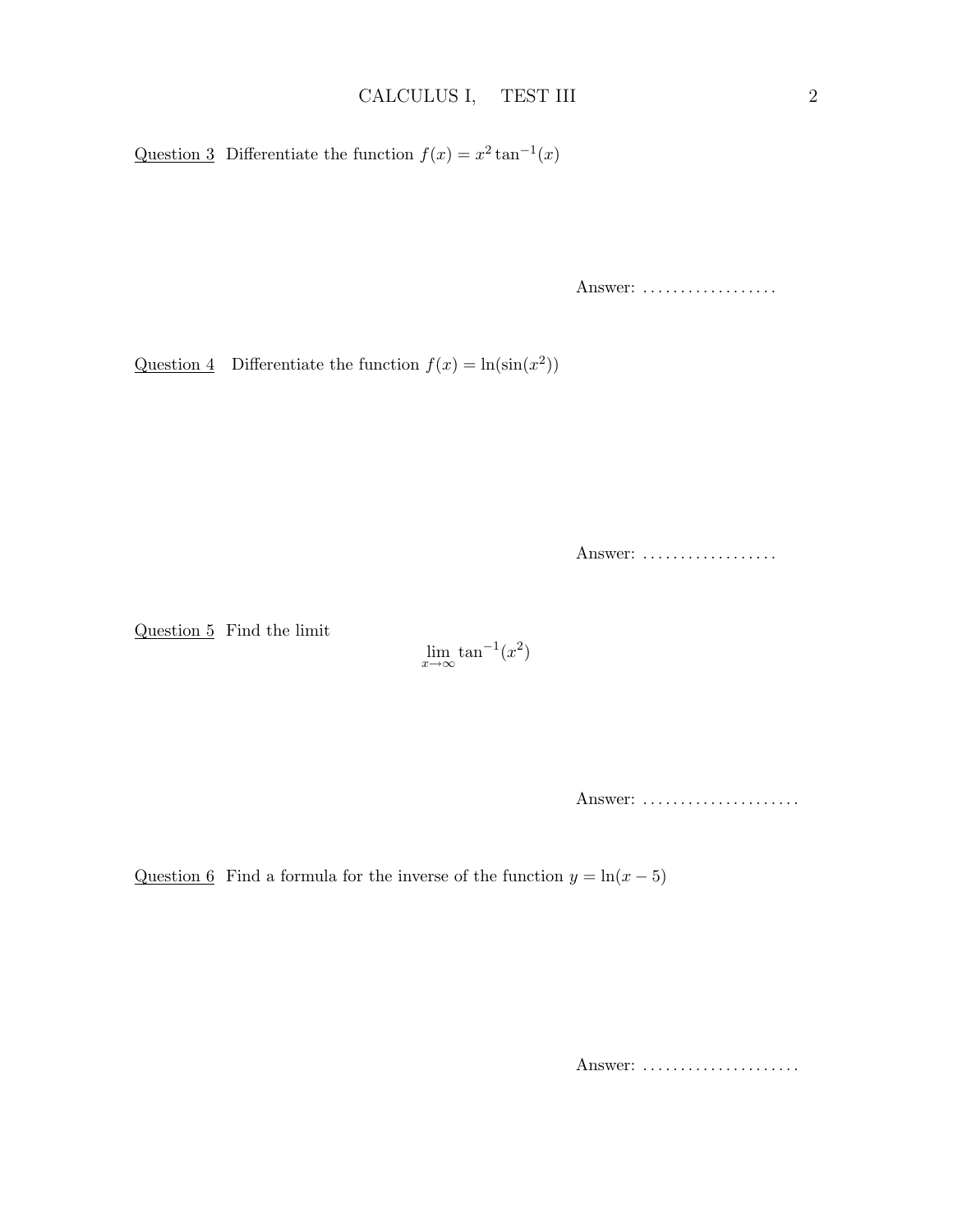Question 7 Use l'Hospital's rule to find the limit

$$
\lim_{x \to \infty} \frac{x^2 + x}{e^{4x} + 1}
$$

Answer: ......................

Question 8 Use l'Hospital's rule to find the limit

$$
\lim_{x \to 0} \frac{\sin 8x}{x + \tan x}
$$

Answer: ......................

Question 9 Use l'Hospital's rule to find the limit

 $\lim_{x\to 0^+} x^2 \ln x$ 

Answer: ......................

Question 10 Use l'Hospital's rule to find the limit

$$
\lim_{x \to 0^+} x^{x^2}
$$

Answer: .........................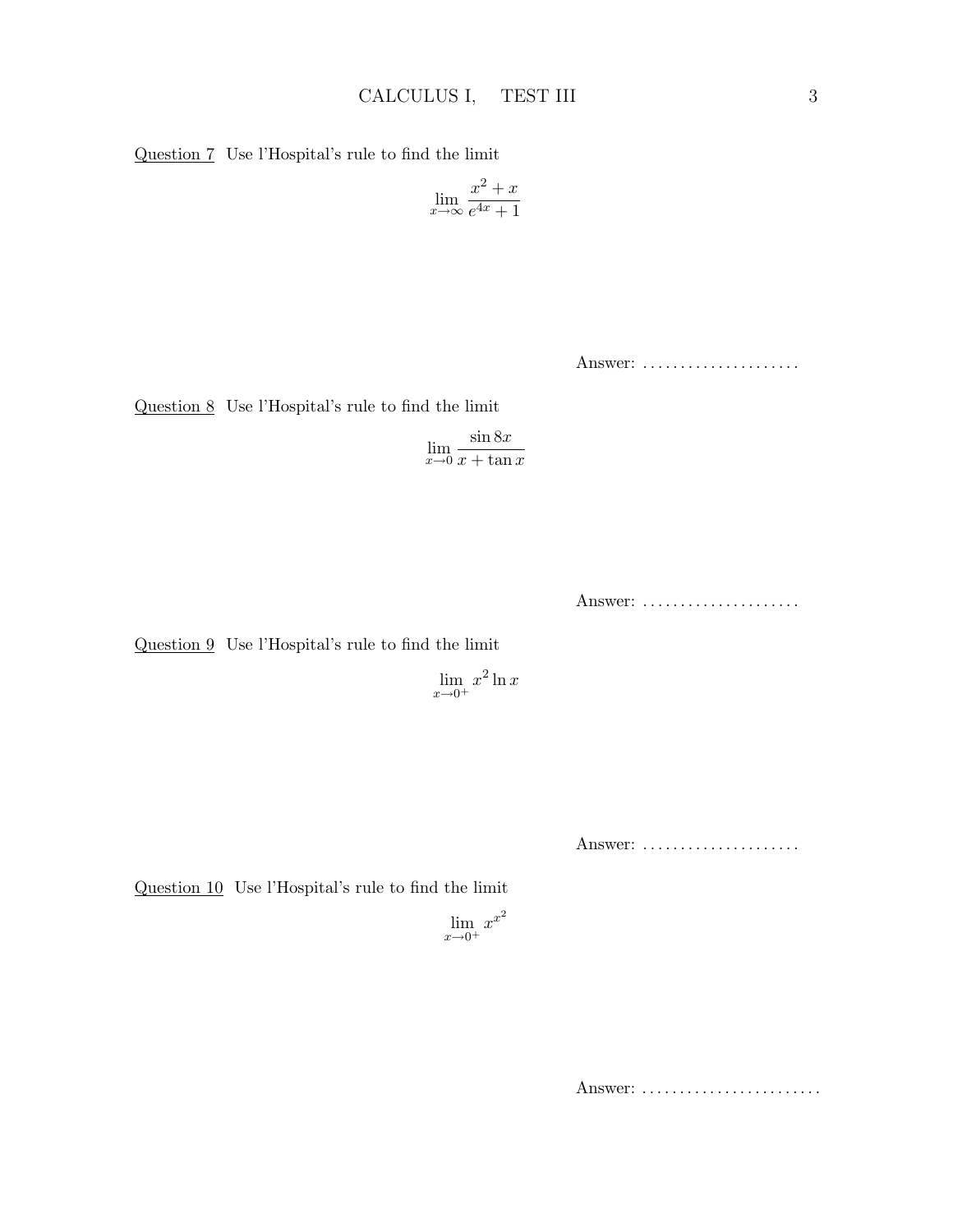#### PART II

Each problem is worth 10 points.

Part II consists of 5 problems. You must show your work on this part of the test to get full credit. Displaying only the final answer (even if correct) without the relevant steps will not get full credit.

### Problem 1

Use logarithmic differentiation to find  $y'$  if

$$
y = \frac{(x+1)^4}{e^x \sqrt{x^2 - 1}}
$$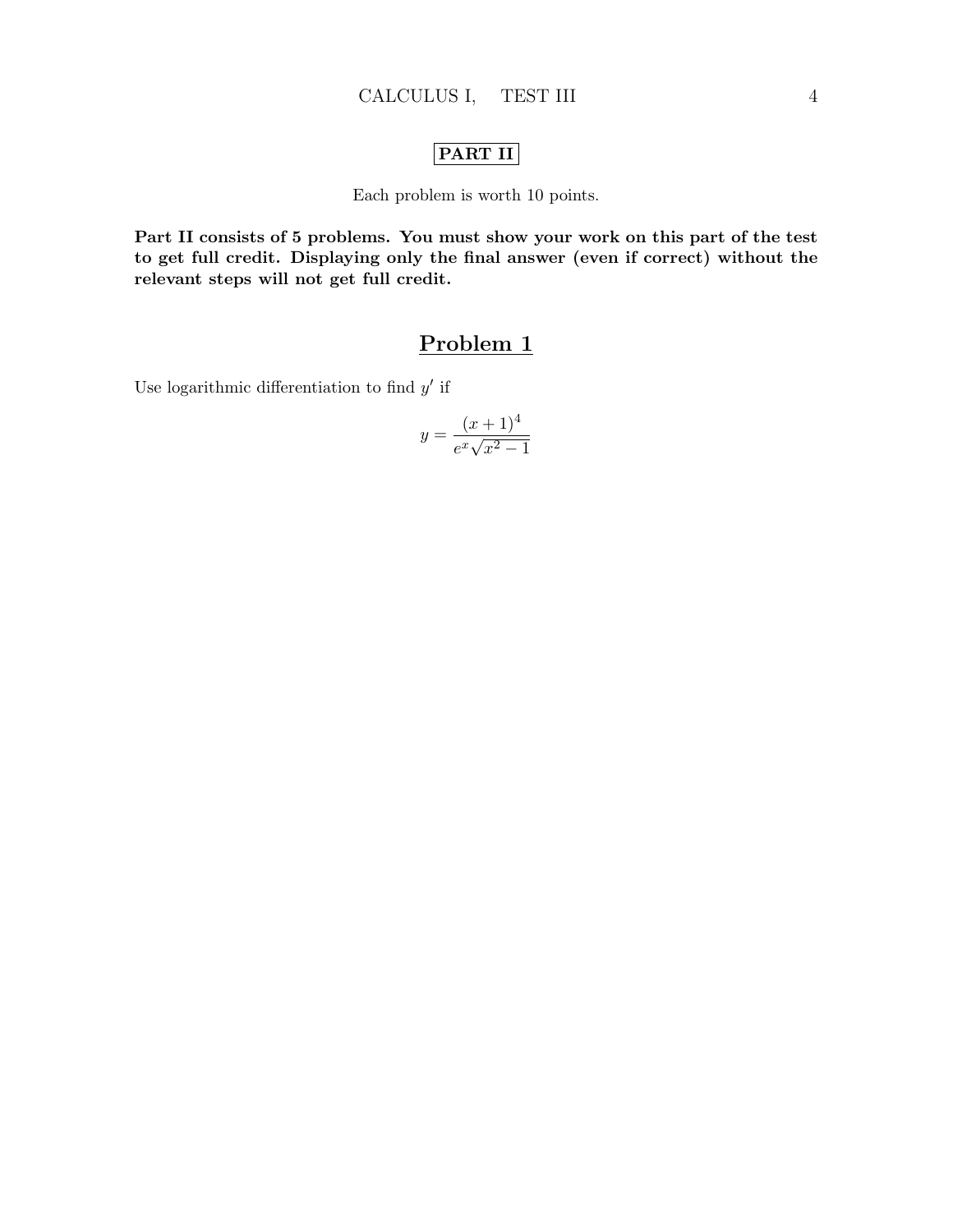Use logarithmic differentiation to find  $y'$  if

$$
y = [\cos x]^{\sin x}
$$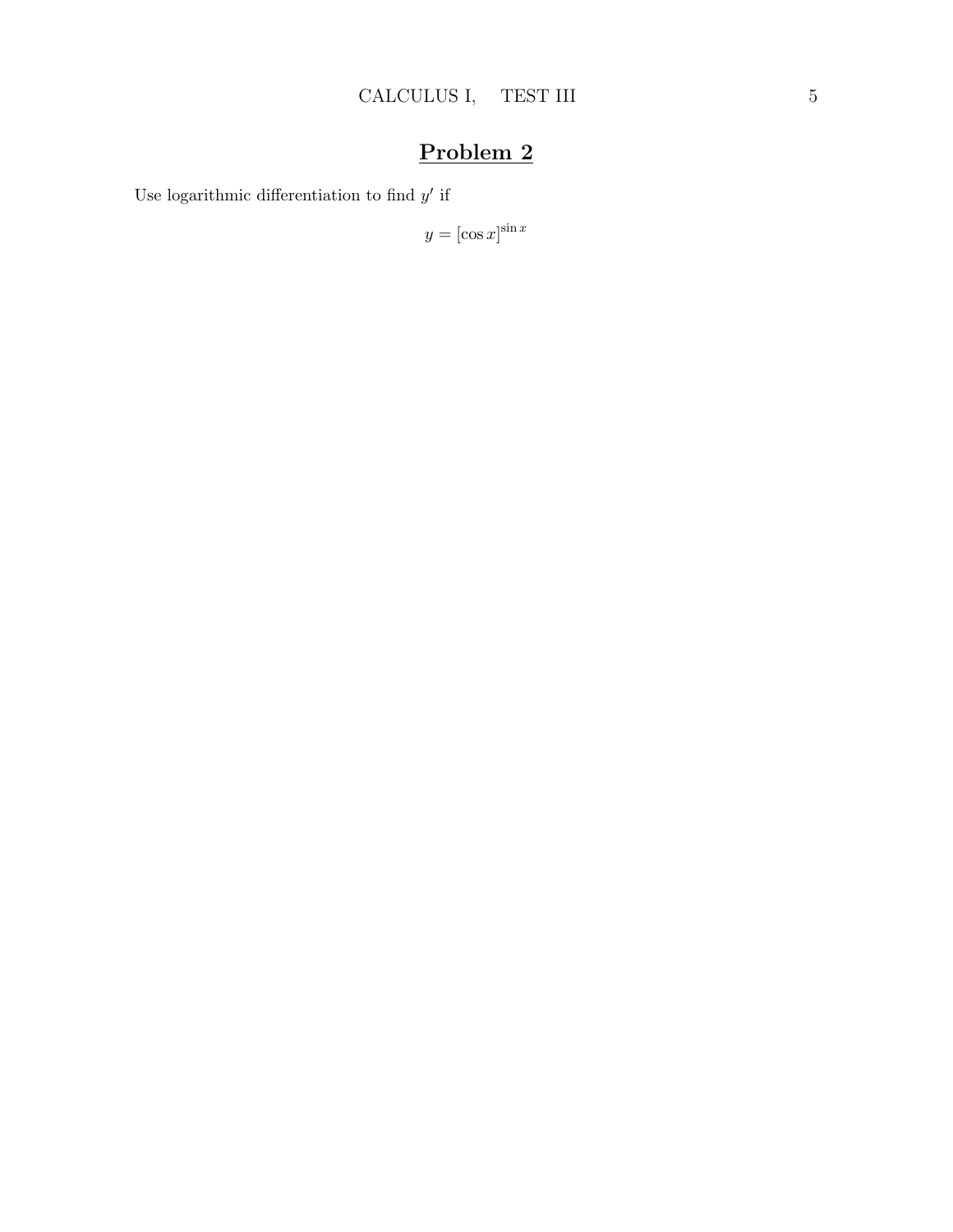Simplify  $y = \cos(\arcsin x)$ , then find  $y'$ .

For an extra credit, find  $y'$  in two ways: before simplification and after simplification. Do your answers agree?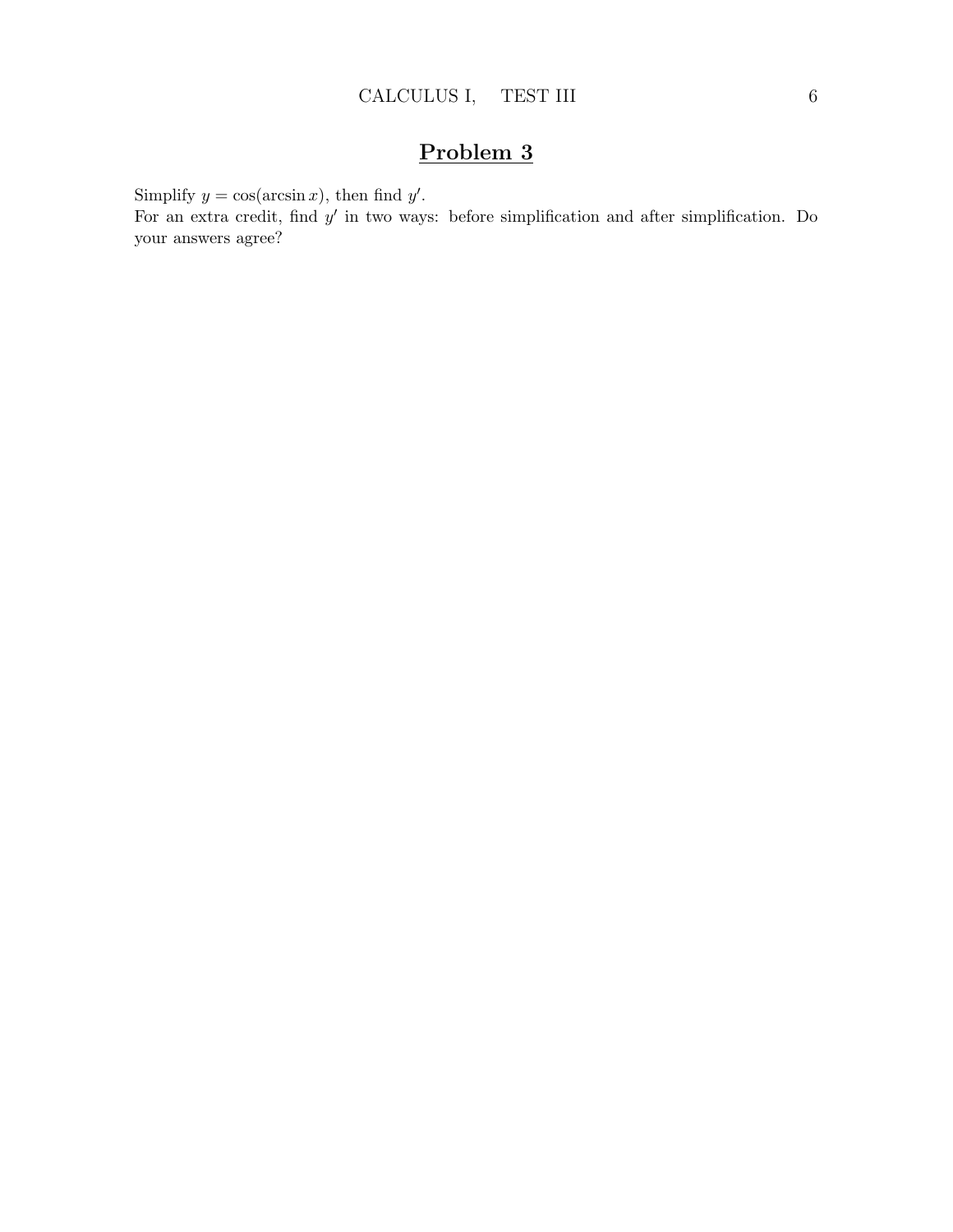Use a linear approximation of the function  $f(x) = \sqrt{x}$  at an appropriate point to approximate Use a linear approx the value of  $\sqrt{25.1}$